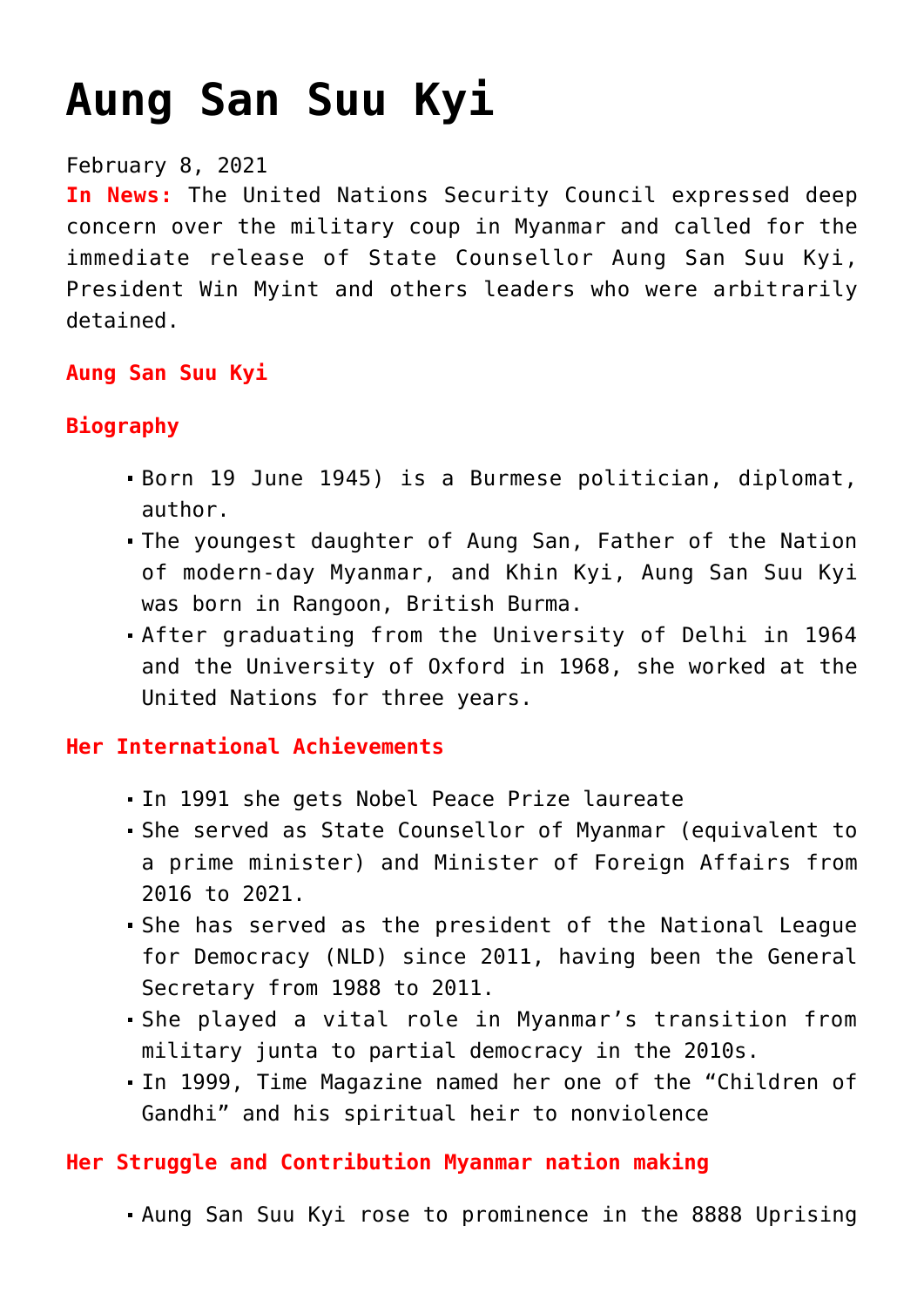of 8 August 1988 and became the General Secretary of the NLD, which she had newly formed with the help of several retired army officials who criticized the military junta.

- In the 1990 elections, NLD won 81% of the seats in Parliament, but the results were nullified, as the military government (the State Peace and Development Council – SPDC) refused to hand over power, resulting in an international outcry.
- She had been detained before the elections and remained under house arrest for almost 15 of the 21 years from 1989 to 2010, becoming one of the world's most prominent political prisoners.
- She survived an assassination attempt in the 2003 Depayin massacre when at least 70 people associated with the NLD were killed.
- Her party boycotted the 2010 elections, resulting in a decisive victory for the military-backed Union Solidarity and Development Party (USDP).
- Aung San Suu Kyi became a Pyithu Hluttaw MP while her party won 43 of the 45 vacant seats in the 2012 byelections.
- In the 2015 elections, her party won a landslide victory, taking 86% of the seats in the Assembly of the Union – well more than the 67% supermajority needed to ensure that its preferred candidates were elected president and second vice president in the presidential electoral college.
- Although she was prohibited from becoming the president due to a clause in the constitution – her late husband and children are foreign citizens – she assumed the newly created role of State Counsellor of Myanmar, a role akin to a prime minister or a head of government.
- When she ascended to the office of state counsellor, Aung San Suu Kyi drew criticism from several countries, organisations and figures over Myanmar's inaction in response to the genocide of the Rohingya people in